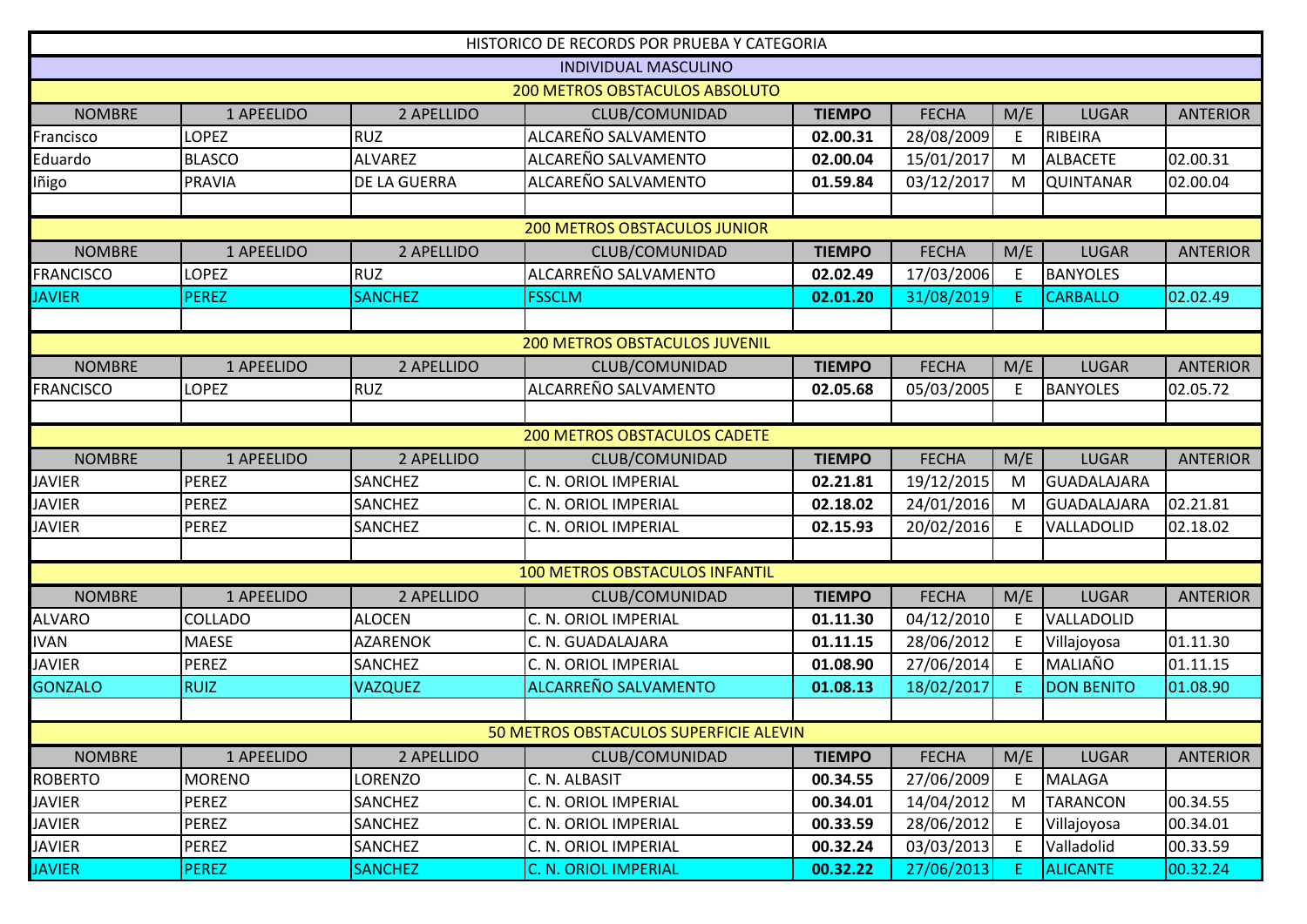|                 |                  |                 | 50 METROS OBSTACULOS SUPERFICIE BENJAMIN       |               |              |     |                    |                 |
|-----------------|------------------|-----------------|------------------------------------------------|---------------|--------------|-----|--------------------|-----------------|
| <b>NOMBRE</b>   | 1 APEELIDO       | 2 APELLIDO      | CLUB/COMUNIDAD                                 | <b>TIEMPO</b> | <b>FECHA</b> | M/E | <b>LUGAR</b>       | <b>ANTERIOR</b> |
| <b>VICTOR</b>   | <b>SANCHEZ</b>   | <b>MARTINEZ</b> | ALCARREÑO SALVAMENTO                           | 00.45.73      | 17/05/2014   | M   | <b>TARANCON</b>    |                 |
| RAUL            | <b>NORIEGA</b>   | <b>MARTIN</b>   | ALCARREÑO SALVAMENTO                           | 00.43.62      | 17/05/2015   | M   | <b>GUADALAJARA</b> | 00.45.73        |
| <b>MARCOS</b>   | <b>SERRANO</b>   | <b>GARRIDO</b>  | ALCARREÑO SALVAMENTO                           | 00.41.55      | 16/04/2016   | M   | <b>TARANCON</b>    | 00.43.62        |
| <b>MARCOS</b>   | <b>SERRANO</b>   | <b>GARRIDO</b>  | ALCARREÑO SALVAMENTO                           | 00.40.80      | 04/06/2016   | M   | <b>GUADALAJARA</b> | 00.41.55        |
|                 |                  |                 |                                                |               |              |     |                    |                 |
|                 |                  |                 |                                                |               |              |     |                    |                 |
|                 |                  |                 |                                                |               |              |     |                    |                 |
|                 |                  |                 | 100 METROS RESCATE MANIQUI CON ALETAS ABSOLUTO |               |              |     |                    |                 |
| <b>NOMBRE</b>   | 1 APEELIDO       | 2 APELLIDO      | CLUB/COMUNIDAD                                 | <b>TIEMPO</b> | <b>FECHA</b> | M/E | <b>LUGAR</b>       | <b>ANTERIOR</b> |
| <b>DANIEL</b>   | <b>MARTINEZ</b>  | SANZ            | ALCARREÑO SALVAMENTO                           | 00.54.73      | 09/04/2011   | E   | <b>ARGANDA</b>     |                 |
| <b>DANIEL</b>   | <b>MARTINEZ</b>  | <b>SANZ</b>     | ALCARREÑO SALVAMENTO                           | 00.52.90      | 18/01/2014   | M   | AZUQUECA (GU)      | 00.54.73        |
| <b>MIKEL</b>    | <b>ESCALONA</b>  |                 | C. N. GUADALAJARA                              | 00.51.12      | 24/01/2015   | M   | <b>ALBACETE</b>    | 00.52.90        |
| <b>MIKEL</b>    | <b>ESCALONA</b>  |                 | C. N. GUADALAJARA                              | 00.50.53      | 07/02/2015   | M   | <b>TARANCON</b>    | 00.51.12        |
| <b>EDUARDO</b>  | <b>BLASCO</b>    | <b>ALVAREZ</b>  | ALCARREÑO SALVAMENTO                           | 00.49.76      | 04/02/2017   | M   | <b>CUENCA</b>      | 00.50.53        |
| <b>GONZALO</b>  | <b>MATEO</b>     | <b>MERINO</b>   | <b>FSSCLM</b>                                  | 00.48.44      | 22/09/2018   | E   | <b>CARBALLO</b>    | 00.49.76        |
|                 |                  |                 |                                                |               |              |     |                    |                 |
|                 |                  |                 |                                                |               |              |     |                    |                 |
|                 |                  |                 |                                                |               |              |     |                    |                 |
|                 |                  |                 | 100 METROS RECATE MANIQUI CON ALETAS JUNIOR    |               |              |     |                    |                 |
| <b>NOMBRE</b>   | 1 APEELIDO       | 2 APELLIDO      | CLUB/COMUNIDAD                                 | <b>TIEMPO</b> | <b>FECHA</b> | M/E | <b>LUGAR</b>       | <b>ANTERIOR</b> |
| <b>JONATHAN</b> | <b>DEL AMO</b>   | <b>AGUADO</b>   | C. N. GUADALAJARA                              | 00.55.65      |              |     |                    |                 |
| CARLOS          | <b>ALONSO</b>    | <b>RUIZ</b>     | ALCARREÑO SALVAMENTO                           | 00.55.64      | 2004         | E   | <b>GUADALAJARA</b> | 00.55.65        |
| <b>GONZALO</b>  | <b>MATEO</b>     | <b>MERINO</b>   | ALCARREÑO SALVAMENTO                           | 00.54.96      | 09/04/2011   | E   | ARGANDA            | 00.55.64        |
| <b>ALVARO</b>   | <b>COLLADO</b>   | <b>ALOCEN</b>   | C. N. ORIOL IMPERIAL                           | 00.54.31      | 10/01/2016   | M   | <b>MADRIDEJOS</b>  | 00.54.96        |
| <b>ALVARO</b>   | <b>COLLADO</b>   | <b>ALOCEN</b>   | C. N. ORIOL IMPERIAL                           | 00.53.78      | 06/02/2016   | E   | <b>TARANCON</b>    | 00.54.31        |
| <b>DIEGO</b>    | <b>PARDO</b>     | <b>ESTEBAN</b>  | ALCARREÑO SALVAMENTO                           | 00.53.72      | 04/02/2017   | M   | <b>CUENCA</b>      | 00.53.78        |
| <b>JAVIER</b>   | <b>PEREZ</b>     | <b>SANCHEZ</b>  | ALCARREÑO SALVAMENTO                           | 00.51.74      | 23/11/2019   | M   | <b>GUADALAJARA</b> | 00.53.72        |
|                 |                  |                 |                                                |               |              |     |                    |                 |
|                 |                  |                 |                                                |               |              |     |                    |                 |
|                 |                  |                 | 100 METROS RECATE MANIQUI CON ALETAS JUVENIL   |               |              |     |                    |                 |
| <b>NOMBRE</b>   | 1 APEELIDO       | 2 APELLIDO      | CLUB/COMUNIDAD                                 | <b>TIEMPO</b> | <b>FECHA</b> | M/E | <b>LUGAR</b>       | <b>ANTERIOR</b> |
| CARLOS          | <b>PARDO</b>     | <b>ESTEBAN</b>  | ALCARREÑO SALVAMENTO                           | 00.58.30      | 23/07/2011   | E   | SARON              |                 |
| JORGE           | <b>ROJO</b>      | <b>BARRASA</b>  | ALCARREÑO SALVAMENTO                           | 00.57.27      | 04/02/2017   | M   | <b>CUENCA</b>      | 00.58.30        |
| <b>PEDRO</b>    | <b>ALMENDROS</b> | <b>DIAZ</b>     | <b>SVAT TARANCON</b>                           | 00.54.72      | 03/10/2020   | E   | VALLADOLID         | 00.57.27        |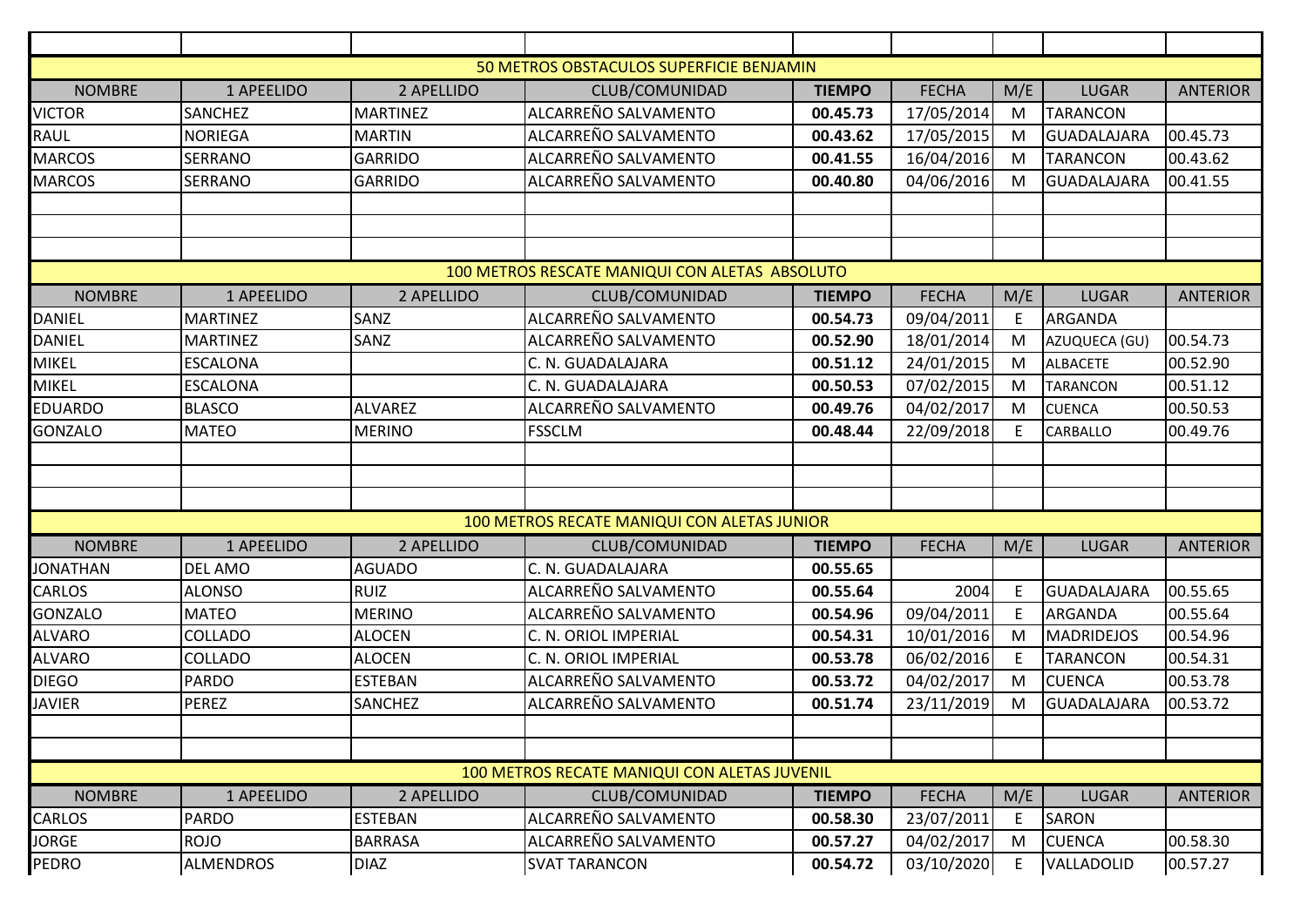|                                               |                  |                  | 100 METROS RECATE MANIQUI CON ALETAS CADETE |               |              |     |                    |                 |  |
|-----------------------------------------------|------------------|------------------|---------------------------------------------|---------------|--------------|-----|--------------------|-----------------|--|
| <b>NOMBRE</b>                                 | 1 APEELIDO       | 2 APELLIDO       | CLUB/COMUNIDAD                              | <b>TIEMPO</b> | <b>FECHA</b> | M/E | <b>LUGAR</b>       | <b>ANTERIOR</b> |  |
| <b>JAIME</b>                                  | <b>CUESTA</b>    | <b>ESTEBAN</b>   | C. N. ORIOL IMPERIAL                        | 01.07.49      | 19/12/2015   | M   | <b>GUADALAJARA</b> |                 |  |
| JAIME                                         | <b>CUESTA</b>    | <b>ESTEBAN</b>   | C. N. ORIOL IMPERIAL                        | 01.03.11      | 24/01/2016   | M   | GUADALAJARA        | 01.07.49        |  |
| <b>JAIME</b>                                  | <b>CUESTA</b>    | <b>ESTEBAN</b>   | C. N. ORIOL IMPERIAL                        | 01.02.45      | 20/02/2016   | E   | VALLADOLID         | 01.03.11        |  |
| <b>PEDRO</b>                                  | <b>ALMENDROS</b> | <b>DIAZ</b>      | <b>SVAT TARANCON</b>                        | 01.10.58      | 26/11/2017   | E   | VALDEMORO          | A. GOMA         |  |
| <b>ISAAC</b>                                  | <b>YUNTA</b>     | CANTARERO        | <b>SVAT TARANCON</b>                        | 01.09.44      | 20/01/2018   | M   | <b>CUENCA</b>      | 01.10.58        |  |
| PEDRO                                         | <b>ALMENDROS</b> | <b>DIAZ</b>      | <b>SVAT TARANCON</b>                        | 01.05.52      | 10/02/2018   | E   | VALLADOLID         | 01.09.44        |  |
| <b>RAUL ANDRES</b>                            | <b>CATANA</b>    |                  | C. N. GUADALAJARA                           | 01.04.19      | 06/04/2019   | M   | <b>ARGANDA</b>     | 01.05.52        |  |
| <b>RAUL ANDRES</b>                            | <b>CATANA</b>    |                  | C. N. GUADALAJARA                           | 01.02.20      | 27/04/2019   | M   | <b>GUADALAJARA</b> | 01.04.19        |  |
| <b>RAUL ANDRES</b>                            | <b>CATANA</b>    |                  | C. N. GUADALAJARA                           | 00.59.25      | 19/05/2019   | E.  | VALLADOLID         | 01.02-20        |  |
|                                               |                  |                  |                                             |               |              |     |                    |                 |  |
|                                               |                  |                  |                                             |               |              |     |                    |                 |  |
| 100 METROS RECATE MANIQUI CON ALETAS INFANTIL |                  |                  |                                             |               |              |     |                    |                 |  |
| <b>NOMBRE</b>                                 | 1 APEELIDO       | 2 APELLIDO       | CLUB/COMUNIDAD                              | <b>TIEMPO</b> | <b>FECHA</b> | M/E | <b>LUGAR</b>       | <b>ANTERIOR</b> |  |
| <b>PEDRO</b>                                  | <b>ALMENDROS</b> | <b>DIAZ</b>      | <b>SVAT TARANCON</b>                        | 01.22.23      | 19/12/2015   | M   | GUADALAJARA        |                 |  |
| <b>GONZALO</b>                                | <b>RUIZ</b>      | VAZQUEZ          | ALCARREÑO SALVAMENTO                        | 01.18.20      | 24/01/2016   | м   | GUADALAJARA        | 01.22.23        |  |
| <b>GONZALO</b>                                | <b>RUIZ</b>      | VAZQUEZ          | ALCARREÑO SALVAMENTO                        | 01.13.87      | 20/02/2016   | E   | VALLADOLID         | 01.18.20        |  |
| <b>GONZALO</b>                                | <b>RUIZ</b>      | VAZQUEZ          | ALCARREÑO SALVAMENTO                        | 01.13.34      | 11/06/2016   | M   | <b>ALBACETE</b>    | 01.13.87        |  |
| <b>GONZALO</b>                                | <b>RUIZ</b>      | VAZQUEZ          | ALCARREÑO SALVAMENTO                        | 01.13.22      | 11/12/2016   | M   | <b>MADRIDEJOS</b>  | 01.13.34        |  |
| <b>GONZALO</b>                                | <b>RUIZ</b>      | VAZQUEZ          | ALCARREÑO SALVAMENTO                        | 01.06.95      | 18/02/2017   | E   | <b>DON BENITO</b>  | 01.13.22        |  |
| <b>JOSE LUIS</b>                              | SANCHEZ-ABARCA   | <b>CASTAÑO</b>   | <b>SVAT TARANCON</b>                        | 01.05.99      | 06/02/2021   | E   | VALLADOLID         | 01.06.95        |  |
| <b>JOSE LUIS</b>                              | SANCHEZ-ABARCA   | <b>CASTAÑO</b>   | <b>SVAT TARANCON</b>                        | 01.03.58      | 06/03/2021   | E   | VALLADOLID         | 01.05.99        |  |
| <b>JOSE LUIS</b>                              | SANCHEZ-ABARCA   | <b>CASTAÑO</b>   | <b>SVAT TARANCON</b>                        | 01.02.76      | 22/05/2021   | E.  | <b>VALLADOLID</b>  | 01.03.58        |  |
|                                               |                  |                  |                                             |               |              |     |                    |                 |  |
|                                               |                  |                  | 50 METROS RECATE MANIQUI CON ALETAS ALEVIN  |               |              |     |                    |                 |  |
| <b>NOMBRE</b>                                 | 1 APEELIDO       | 2 APELLIDO       | CLUB/COMUNIDAD                              | <b>TIEMPO</b> | <b>FECHA</b> | M/E | <b>LUGAR</b>       | <b>ANTERIOR</b> |  |
| <b>ROBERTO</b>                                | <b>MORENO</b>    | <b>LORENZO</b>   | C. N. ALBASIT                               | 00.31.05      | 27/06/2009   | E   | MALAGA             |                 |  |
| <b>JAVIER</b>                                 | <b>PEREZ</b>     | <b>SANCHEZ</b>   | C. N. ORIOL IMPERIAL                        | 00.30.70      | 28/06/2012   | E.  | VILLAJOYOSA        | 00.31.05        |  |
| <b>JAVIER</b>                                 | PEREZ            | <b>SANCHEZ</b>   | C. N. ORIOL IMPERIAL                        | 00.27.97      | 03/03/2013   |     | E VALLADOLID       | 00.30.70        |  |
| <b>JAVIER</b>                                 | <b>PEREZ</b>     | <b>SANCHEZ</b>   | <b>C. N. ORIOL IMPERIAL</b>                 | 00.27.89      | 28/06/2013   | Е.  | <b>ALICANTE</b>    | 00.27.97        |  |
| <b>MARCOS</b>                                 | <b>GARRIDO</b>   | <b>CORTES</b>    | ALCARREÑO SALVAMENTO                        | 00.33.84      | 16/04/2016   | M   | <b>TARANCON</b>    |                 |  |
| <b>MARCOS</b>                                 | <b>GARRIDO</b>   | CORTES           | ALCARREÑO SALVAMENTO                        | 00.33.55      | 04/06/2016   | M   | GUADALAJARA        | 00.33.84        |  |
| PABLO                                         | <b>MARRON</b>    | <b>PORTELA</b>   | C. N. ALBASIT                               | 00.33.51      | 29/06/2016   | E.  | <b>CASTELLON</b>   | 00.33.55        |  |
| PABLO                                         | <b>ORTEGA</b>    | <b>DOMINGUEZ</b> | <b>SVAT TARANCON</b>                        | 00:32.20      | 27/05/2017   | M   | <b>ALBACETE</b>    | 00:33.51        |  |
| <b>MARCOS</b>                                 | SERRANO          | <b>GARRIDO</b>   | ALCARREÑO SALVAMENTO                        | 00.31.82      | 21/04/2018   | M   | <b>TARANCON</b>    | 00.32.20        |  |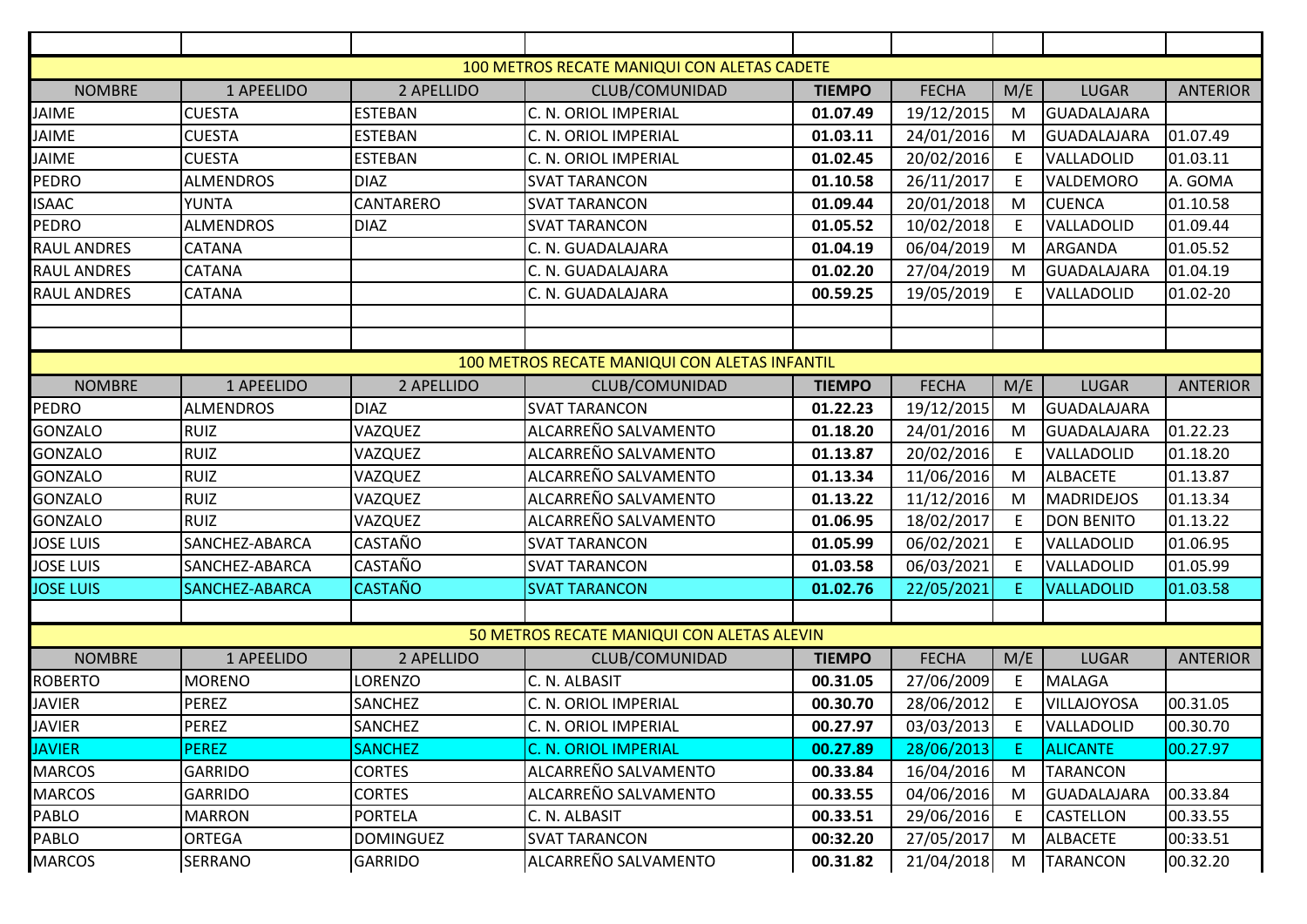|                                        |                  |                 | 50 METROS RECATE MANIQUI CON ALETAS BENJAMIN |               |              |           |                    |                 |  |
|----------------------------------------|------------------|-----------------|----------------------------------------------|---------------|--------------|-----------|--------------------|-----------------|--|
| <b>NOMBRE</b>                          | 1 APEELIDO       | 2 APELLIDO      | CLUB/COMUNIDAD                               | <b>TIEMPO</b> | <b>FECHA</b> | M/E       | <b>LUGAR</b>       | <b>ANTERIOR</b> |  |
| <b>VICTOR</b>                          | <b>SANCHEZ</b>   | <b>MARTINEZ</b> | ALCARREÑO SALVAMENTO                         | 00.41.01      | 17/05/2014   | M         | <b>TARANCON</b>    |                 |  |
| <b>RAUL</b>                            | <b>NORIEGA</b>   | <b>MARTIN</b>   | ALCARREÑO SALVAMENTO                         | 00.40.09      | 17/05/2015   | ${\sf M}$ | <b>GUADALAJARA</b> | 00.41.01        |  |
| <b>MARCOS</b>                          | <b>SERRANO</b>   | <b>GARRIDO</b>  | ALCARREÑO SALVAMENTO                         | 00.40.75      | 16/04/2016   | M         | <b>TARANCON</b>    |                 |  |
| <b>MARCOS</b>                          | <b>SERRANO</b>   | <b>GARRIDO</b>  | ALCARREÑO SALVAMENTO                         | 00.38.27      | 04/06/2016   | M         | <b>GUADALAJARA</b> | 00.40.75        |  |
| <b>JOSE LUIS</b>                       | SANCHEZ-ABARCA   | <b>CASTAÑO</b>  | <b>SVAT TARANCON</b>                         | 00.37.96      | 22/04/2017   | M         | <b>TARANCON</b>    | 00.38.27        |  |
|                                        |                  |                 |                                              |               |              |           |                    |                 |  |
|                                        |                  |                 | 100 METROS COMBINADA DE SALVAMENTO ABSOLUTO  |               |              |           |                    |                 |  |
| <b>NOMBRE</b>                          | 1 APEELIDO       | 2 APELLIDO      | CLUB/COMUNIDAD                               | <b>TIEMPO</b> | <b>FECHA</b> | M/E       | <b>LUGAR</b>       | <b>ANTERIOR</b> |  |
| <b>ADOLFO</b>                          | <b>ALVAREZ</b>   |                 | C. N. ORIOL IMPERIAL                         | 01.08.06      | 10/04/2011   | E         | <b>ARGANDA</b>     |                 |  |
| CARLOS                                 | PERIAÑEZ         | <b>CARRASCO</b> | ALCARREÑO SALVAMENTO                         | 01.08.06      | 24/01/2015   | M         | <b>ALBACETE</b>    |                 |  |
| CARLOS                                 | PERIAÑEZ         | CARRASCO        | ALCARREÑO SALVAMENTO                         | 01.05.71      | 10/01/2016   | M         | <b>MADRIDEJOS</b>  | 01.08.06        |  |
| Eduardo                                | <b>BLASCO</b>    | <b>ALVAREZ</b>  | ALCARREÑO SALVAMENTO                         | 01.02.73      | 15/01/2017   | M         | <b>ALBACETE</b>    | 01.05.71        |  |
|                                        |                  |                 |                                              |               |              |           |                    |                 |  |
|                                        |                  |                 |                                              |               |              |           |                    |                 |  |
| 100 METROS COMBINADA SALVAMENTO JUNIOR |                  |                 |                                              |               |              |           |                    |                 |  |
| <b>NOMBRE</b>                          | 1 APEELIDO       | 2 APELLIDO      | CLUB/COMUNIDAD                               | <b>TIEMPO</b> | <b>FECHA</b> | M/E       | <b>LUGAR</b>       | <b>ANTERIOR</b> |  |
| <b>CARLOS</b>                          | <b>ALONSO</b>    | <b>RUIZ</b>     | ALCARREÑO SALVAMENTO                         | 01.08.53      | 21/02/2004   | M         | <b>TARRAGONA</b>   |                 |  |
|                                        |                  |                 |                                              |               |              |           |                    |                 |  |
|                                        |                  |                 |                                              |               |              |           |                    |                 |  |
|                                        |                  |                 | 100 METROS COMBINADA SALVAMENTO JUVENIL      |               |              |           |                    |                 |  |
| <b>NOMBRE</b>                          | 1 APEELIDO       | 2 APELLIDO      | CLUB/COMUNIDAD                               | <b>TIEMPO</b> | <b>FECHA</b> | M/E       | <b>LUGAR</b>       | <b>ANTERIOR</b> |  |
| <b>FRANCISCO</b>                       | LOPEZ            | <b>RUZ</b>      | ALCARREÑO SALVAMENTO                         | 01.14.92      | 05/03/2005   | Ε         | <b>BANYOLES</b>    | 01.15.87        |  |
| PEDRO                                  | <b>ALMENDROS</b> | <b>DIAZ</b>     | <b>SVAT TARANCON</b>                         | 01.14.40      | 02/02/2019   | M         | <b>CUENCA</b>      | 01.14.92        |  |
| PEDRO                                  | <b>ALMENDROS</b> | <b>DIAZ</b>     | <b>SVAT TARANCON</b>                         | 01.12.66      | 01/02/2020   | M         | <b>ALBACETE</b>    | 01.14.40        |  |
| <b>PEDRO</b>                           | <b>ALMENDROS</b> | <b>DIAZ</b>     | <b>SVAT TARANCON</b>                         | 01.09.59      | 03/10/2020   | E.        | <b>VALLADOLID</b>  | 01.12.66        |  |
|                                        |                  |                 |                                              |               |              |           |                    |                 |  |
|                                        |                  |                 | 100 METROS COMBINADA SALVAMENTO CADETE       |               |              |           |                    |                 |  |
| <b>NOMBRE</b>                          | 1 APEELIDO       | 2 APELLIDO      | CLUB/COMUNIDAD                               | <b>TIEMPO</b> | <b>FECHA</b> | M/E       | <b>LUGAR</b>       | <b>ANTERIOR</b> |  |
| <b>JAVIER</b>                          | PEREZ            | SANCHEZ         | C. N. ORIOL IMPERIAL                         | 01.36.35      | 19/12/2015   | M         | <b>GUADALAJARA</b> |                 |  |
| <b>JAIME</b>                           | <b>CUESTA</b>    | <b>ESTEBAN</b>  | C. N. ORIOL IMPERIAL                         | 01.29.63      | 24/01/2016   | M         | <b>GUADALAJARA</b> | 01.36.35        |  |
| <b>AITOR</b>                           | <b>MACHUCA</b>   | PEREZ-HIGUERA   | C. N. ORIOL IMPERIAL                         | 01.23.22      | 20/02/2016   | E         | VALLADOLID         | 01.29.63        |  |
| PEDRO                                  | <b>ALMENDROS</b> | <b>DIAZ</b>     | <b>SVAT TASRANCON</b>                        | 01.21.17      | 20/01/2018   | M         | <b>CUENCA</b>      | 01.23.22        |  |
| PEDRO                                  | <b>ALMENDROS</b> | <b>DIAZ</b>     | <b>SVAT TASRANCON</b>                        | 01.20.43      | 10/02/2018   | E         | VALLADOLID         | 01.21.17        |  |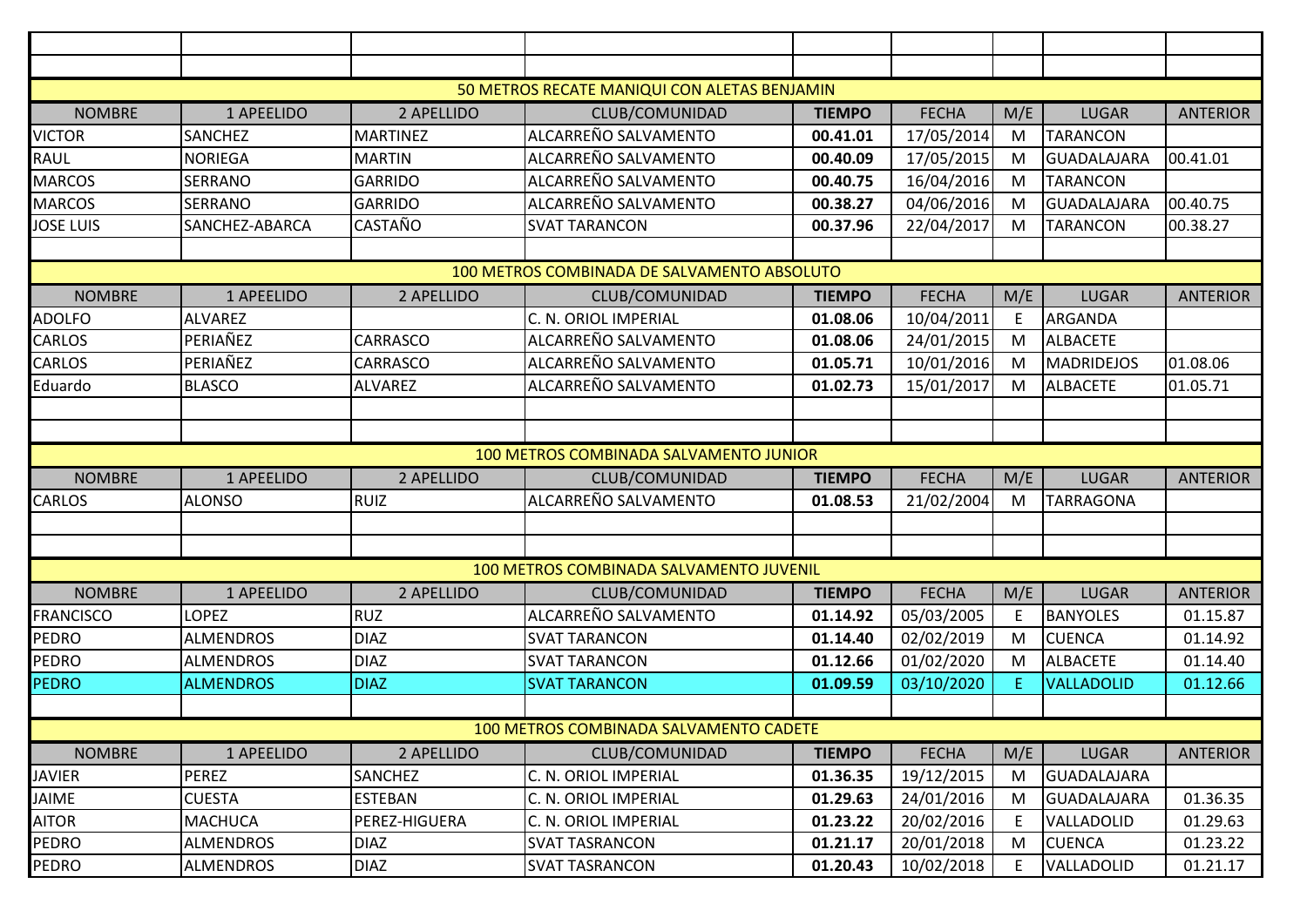| <b>ISAAC</b>                        | <b>YUNTA</b>      | CANTARERO           | <b>SVAT TASRANCON</b>               | 01.19.73      | 28/04/2018   | М         | GUADALAJARA      | 01.20.43        |  |  |
|-------------------------------------|-------------------|---------------------|-------------------------------------|---------------|--------------|-----------|------------------|-----------------|--|--|
| RAUL ANDRES                         | CATANA            |                     | C. N. GUADALAJARA                   | 01.19.43      | 18/05/2019   | E.        | VALLADOLID       | 01.19.73        |  |  |
|                                     |                   |                     |                                     |               |              |           |                  |                 |  |  |
|                                     |                   |                     |                                     |               |              |           |                  |                 |  |  |
| 50 METROS ARRASTRE MANIQUI ABSOLUTO |                   |                     |                                     |               |              |           |                  |                 |  |  |
| <b>NOMBRE</b>                       | 1 APEELIDO        | 2 APELLIDO          | CLUB/COMUNIDAD                      | <b>TIEMPO</b> | <b>FECHA</b> | M/E       | <b>LUGAR</b>     | <b>ANTERIOR</b> |  |  |
| <b>RAFAEL</b>                       | <b>TAMARAL</b>    | LOPEZ               | ALCARREÑO SALVAMENTO                | 00.31.55      | 20/04/2004   | E         | GUADALAJARA      |                 |  |  |
| <b>CARLOS</b>                       | <b>ALONSO</b>     | <b>RUIZ</b>         | ALCARREÑO SALVAMENTO                | 00.30.37      | 28/08/2009   | E         | RIBEIRA          | 00.31.55        |  |  |
| Eduardo                             | <b>BLASCO</b>     | <b>ALVAREZ</b>      | ALCARREÑO SALVAMENTO                | 00.29.04      | 15/01/2017   | M         | <b>ALBACETE</b>  | 00.30.37        |  |  |
| Eduardo                             | <b>BLASCO</b>     | <b>ALVAREZ</b>      | ALCARREÑO SALVAMENTO                | 00.27.90      | 04/02/2017   | M         | <b>CUENCA</b>    | 00.29.04        |  |  |
|                                     |                   |                     |                                     |               |              |           |                  |                 |  |  |
|                                     |                   |                     |                                     |               |              |           |                  |                 |  |  |
|                                     |                   |                     | 50 METROS ARRASTRE MANIQUI JUNIOR   |               |              |           |                  |                 |  |  |
| <b>NOMBRE</b>                       | 1 APEELIDO        | 2 APELLIDO          | CLUB/COMUNIDAD                      | <b>TIEMPO</b> | <b>FECHA</b> | M/E       | <b>LUGAR</b>     | <b>ANTERIOR</b> |  |  |
| <b>CARLOS</b>                       | <b>ALONSO</b>     | <b>RUIZ</b>         | ALCARREÑO SALVAMENTO                | 00.31.93      | 21/02/2004   | ${\sf M}$ | <b>TARRAGONA</b> |                 |  |  |
|                                     |                   |                     |                                     |               |              |           |                  |                 |  |  |
|                                     |                   |                     |                                     |               |              |           |                  |                 |  |  |
|                                     |                   |                     | 50 METROS ARRASTRE MANIQUI JUVENIL  |               |              |           |                  |                 |  |  |
| <b>NOMBRE</b>                       | 1 APEELIDO        | 2 APELLIDO          | CLUB/COMUNIDAD                      | <b>TIEMPO</b> | <b>FECHA</b> | M/E       | <b>LUGAR</b>     | <b>ANTERIOR</b> |  |  |
| <b>GONZALO</b>                      | <b>MATEO</b>      | <b>MERINO</b>       | ALCARREÑO SALVAMENTO                | 00.35.09      | 02/05/2009   | E         | <b>TARANCON</b>  |                 |  |  |
| <b>ALVARO</b>                       | <b>COLLADO</b>    | <b>ALOCEN</b>       | C. N. ORIOL IMPERIAL                | 00.34.96      | 01/02/2014   | M         | <b>ALBACETE</b>  | 00.35.09        |  |  |
| Javier                              | <b>ROMOJARO</b>   | <b>DE LAS HERAS</b> | C. N. GUADALAJARA                   | 00.33.98      | 03/02/2018   | M         | GUADALAJARA      | 00.34.96        |  |  |
| <b>PEDRO</b>                        | <b>ALMAENDROS</b> | <b>DIAZ</b>         | <b>SVAT TARANCON</b>                | 00.33.48      | 01/02/2020   | M         | <b>ALBACETE</b>  | 00.33.98        |  |  |
|                                     |                   |                     |                                     |               |              |           |                  |                 |  |  |
|                                     |                   |                     | 50 METROS ARRASTRE MANIQUI CADETE   |               |              |           |                  |                 |  |  |
| <b>NOMBRE</b>                       | 1 APEELIDO        | 2 APELLIDO          | CLUB/COMUNIDAD                      | <b>TIEMPO</b> | <b>FECHA</b> | M/E       | <b>LUGAR</b>     | <b>ANTERIOR</b> |  |  |
| <b>MARIO</b>                        | <b>MEDINA</b>     | <b>ESTEBAN</b>      | ALCARREÑO SALVAMENTO                | 00.38.40      | 07/03/2010   | E         | <b>TOLEDO</b>    |                 |  |  |
| <b>PABLO</b>                        | <b>MOYA</b>       | <b>LOPEZ</b>        | ALCARREÑO SALVAMENTO                | 00.37.37      | 25/03/2012   | E         | Almendralejo     | 00.38.40        |  |  |
| <b>ALVARO</b>                       | COLLADO           | <b>ALOCEN</b>       | C. N. ORIOL IMPERIAL                | 00.36.21      | 03/03/2013   | E         | VALLADOLID       | 00.37.37        |  |  |
|                                     |                   |                     |                                     |               |              |           |                  |                 |  |  |
|                                     |                   |                     |                                     |               |              |           |                  |                 |  |  |
|                                     |                   |                     |                                     |               |              |           |                  |                 |  |  |
|                                     |                   |                     | 50 METROS ARRASTRE MANIQUI INFANTIL |               |              |           |                  |                 |  |  |
| <b>NOMBRE</b>                       | 1 APEELIDO        | 2 APELLIDO          | CLUB/COMUNIDAD                      | <b>TIEMPO</b> | <b>FECHA</b> | M/E       | <b>LUGAR</b>     | <b>ANTERIOR</b> |  |  |
| <b>GONZALO</b>                      | <b>RUIZ</b>       | VAZQUEZ             | ALCARREÑO SALVAMENTO                | 00.46.89      | 19/12/2015   | M         | GUADALAJARA      |                 |  |  |
| <b>GONZALO</b>                      | <b>RUIZ</b>       | VAZQUEZ             | ALCARREÑO SALVAMENTO                | 00.44.45      | 24/01/2016   | M         | GUADALAJARA      | 00.46.89        |  |  |
| <b>GONZALO</b>                      | <b>RUIZ</b>       | VAZQUEZ             | ALCARREÑO SALVAMENTO                | 00.41.42      | 20/02/2016   | E         | VALLADOLID       | 00.44.45        |  |  |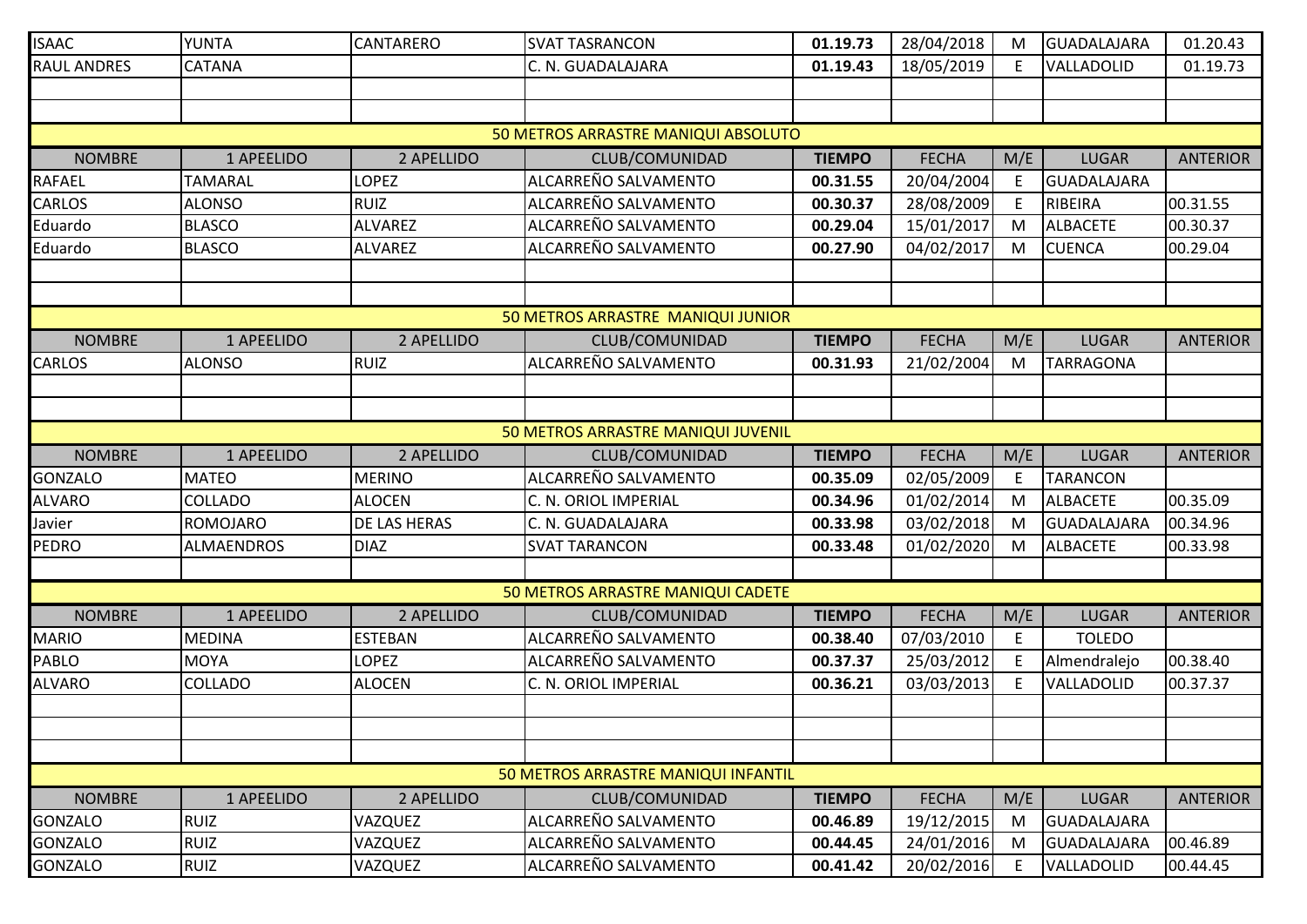| <b>GONZALO</b>                      | <b>RUIZ</b>       | VAZQUEZ          | ALCARREÑO SALVAMENTO                  | 00.39.32      | 18/02/2017   | E   | <b>DON BENITO</b>  | 00.41.42        |  |
|-------------------------------------|-------------------|------------------|---------------------------------------|---------------|--------------|-----|--------------------|-----------------|--|
| ADRIAN                              | <b>DELICADO</b>   | <b>MARTINEZ</b>  | C. N. ALBASIT                         | 00.39.09      | 18/05/2019   | E   | VALLADOLID         | 00.39.32        |  |
| <b>JOSE LUIS</b>                    | SANCHEZ-ABARCA    | <b>CASTAÑO</b>   | <b>SVAT TARANCON</b>                  | 00.37.89      | 06/03/2021   | E   | VALLADOLID         | 00.39.09        |  |
| <b>JOSE LUIS</b>                    | SANCHEZ-ABARCA    | <b>CASTAÑO</b>   | <b>SVAT TARANCON</b>                  | 00.35.76      | 18/04/2021   | E   | GUADALAJARA        | 00.37.89        |  |
| <b>JOSE LUIS</b>                    | SANCHEZ-ABARCA    | CASTAÑO          | <b>SVAT TARANCON</b>                  | 00.35.34      | 22/05/2021   | E   | VALLADOLID         | 00.35.76        |  |
|                                     |                   |                  |                                       |               |              |     |                    |                 |  |
|                                     |                   |                  | 25 METROS ARRASTRE MANIQUI ALEVIN     |               |              |     |                    |                 |  |
| <b>NOMBRE</b>                       | 1 APEELIDO        | 2 APELLIDO       | CLUB/COMUNIDAD                        | <b>TIEMPO</b> | <b>FECHA</b> | M/E | <b>LUGAR</b>       | <b>ANTERIOR</b> |  |
| <b>BORJA</b>                        | <b>REDONDO</b>    | <b>MARTIN</b>    | C. N. ORIOL IMPERIAL                  | 00.21.54      | 16/07/2006   | E   | <b>NAZARET</b>     | 00.23.76        |  |
| <b>ROBERTO</b>                      | <b>MORENO</b>     | <b>LORENZO</b>   | C. N. ALBASIT                         | 00.20.01      | 13/12/2008   | M   | <b>ALBACETE</b>    | 00.21.54        |  |
| <b>ROBERTO</b>                      | <b>MORENO</b>     | LORENZO          | C. N. ALBASIT                         | 00.19.45      | 27/06/2009   | E   | <b>MALAGA</b>      | 00.20.01        |  |
| PABLO                               | <b>MARRON</b>     | <b>PORTELA</b>   | C. N. ALBASIT                         | 00.21.47      | 16/04/2016   | M   | <b>TARANCON</b>    |                 |  |
| PABLO                               | <b>MARRON</b>     | <b>PORTELA</b>   | C. N. ALBASIT                         | 00.20.75      | 04/06/2016   | M   | Guadalajara        | 00.21.47        |  |
| PABLO                               | <b>MARRON</b>     | <b>PORTELA</b>   | C. N. ALBASIT                         | 00.20.58      | 29/06/2016   | E   | <b>CASTELLON</b>   | 00.20.75        |  |
|                                     |                   |                  |                                       |               |              |     |                    |                 |  |
| 25 METROS ARRASTRE MANIQUI BENJAMIN |                   |                  |                                       |               |              |     |                    |                 |  |
| <b>NOMBRE</b>                       | 1 APEELIDO        | 2 APELLIDO       | CLUB/COMUNIDAD                        | <b>TIEMPO</b> | <b>FECHA</b> | M/E | <b>LUGAR</b>       | <b>ANTERIOR</b> |  |
| <b>DANIEL</b>                       | <b>MANZANARES</b> | <b>MORALES</b>   | <b>SVAT TARANCON</b>                  | 00.30.87      | 17/05/2014   | M   | <b>TARANCON</b>    |                 |  |
| PABLO                               | <b>ORTEGA</b>     | <b>DOMINGUEZ</b> | <b>SVAT TARANCON</b>                  | 00.28.64      | 17/05/2015   | M   | <b>GUADALAJARA</b> | 00.30.87        |  |
| <b>MARCOS</b>                       | <b>SERRANO</b>    | <b>GARRIDO</b>   | ALCARREÑO SALVAMENTO                  | 00.28.33      | 16/04/2016   | M   | <b>TARANCON</b>    |                 |  |
| <b>MARCOS</b>                       | <b>SERRANO</b>    | <b>GARRIDO</b>   | ALCARREÑO SALVAMENTO                  | 00.25.26      | 04/06/2016   | M   | <b>GUADALAJARA</b> | 00.28.33        |  |
|                                     |                   |                  |                                       |               |              |     |                    |                 |  |
|                                     |                   |                  | <b>100 METROS SOCORRISTA ABSOLUTO</b> |               |              |     |                    |                 |  |
| <b>NOMBRE</b>                       | 1 APEELIDO        | 2 APELLIDO       | CLUB/COMUNIDAD                        | <b>TIEMPO</b> | <b>FECHA</b> | M/E | <b>LUGAR</b>       | <b>ANTERIOR</b> |  |
| RAFAEL                              | <b>TAMARAL</b>    | <b>LOPEZ</b>     | ALCARREÑO SALVAMENTO                  | 00.55.50      | 20/04/2004   | E.  | GUADALAJARA        |                 |  |
| <b>GONZALO</b>                      | <b>MATEO</b>      | <b>MERINO</b>    | <b>FSSCLM</b>                         | 00.52.71      | 22/09/2018   | E   | <b>CARBALLO</b>    | 00.55.50        |  |
|                                     |                   |                  |                                       |               |              |     |                    |                 |  |
|                                     |                   |                  | <b>100 METROS SOCORRISTA JUNIOR</b>   |               |              |     |                    |                 |  |
| <b>NOMBRE</b>                       | 1 APEELIDO        | 2 APELLIDO       | CLUB/COMUNIDAD                        | <b>TIEMPO</b> | <b>FECHA</b> | M/E | <b>LUGAR</b>       | <b>ANTERIOR</b> |  |
| <b>GONZALO</b>                      | <b>MATEO</b>      | <b>MERINO</b>    | ALCARREÑO SALVAMENTO                  | 00.56.57      | 23/07/2011   | E   | <b>SARON</b>       |                 |  |
|                                     |                   |                  |                                       |               |              |     |                    |                 |  |
|                                     |                   |                  | <b>100 METROS SOCORRISTA JUVENIL</b>  |               |              |     |                    |                 |  |
| <b>NOMBRE</b>                       | 1 APEELIDO        | 2 APELLIDO       | CLUB/COMUNIDAD                        | <b>TIEMPO</b> | <b>FECHA</b> | M/E | <b>LUGAR</b>       | <b>ANTERIOR</b> |  |
| <b>GONZALO</b>                      | <b>MATEO</b>      | <b>MERINO</b>    | ALCARREÑO SALVAMENTO                  | 00.59.82      | 22/02/2010   | E   | <b>GUADALAJARA</b> |                 |  |
|                                     |                   |                  |                                       |               |              |     |                    |                 |  |
|                                     |                   |                  |                                       |               |              |     |                    |                 |  |
|                                     |                   |                  | 100 METROS SOCORRISTA INFANTIL        |               |              |     |                    |                 |  |
|                                     |                   |                  |                                       |               |              |     |                    |                 |  |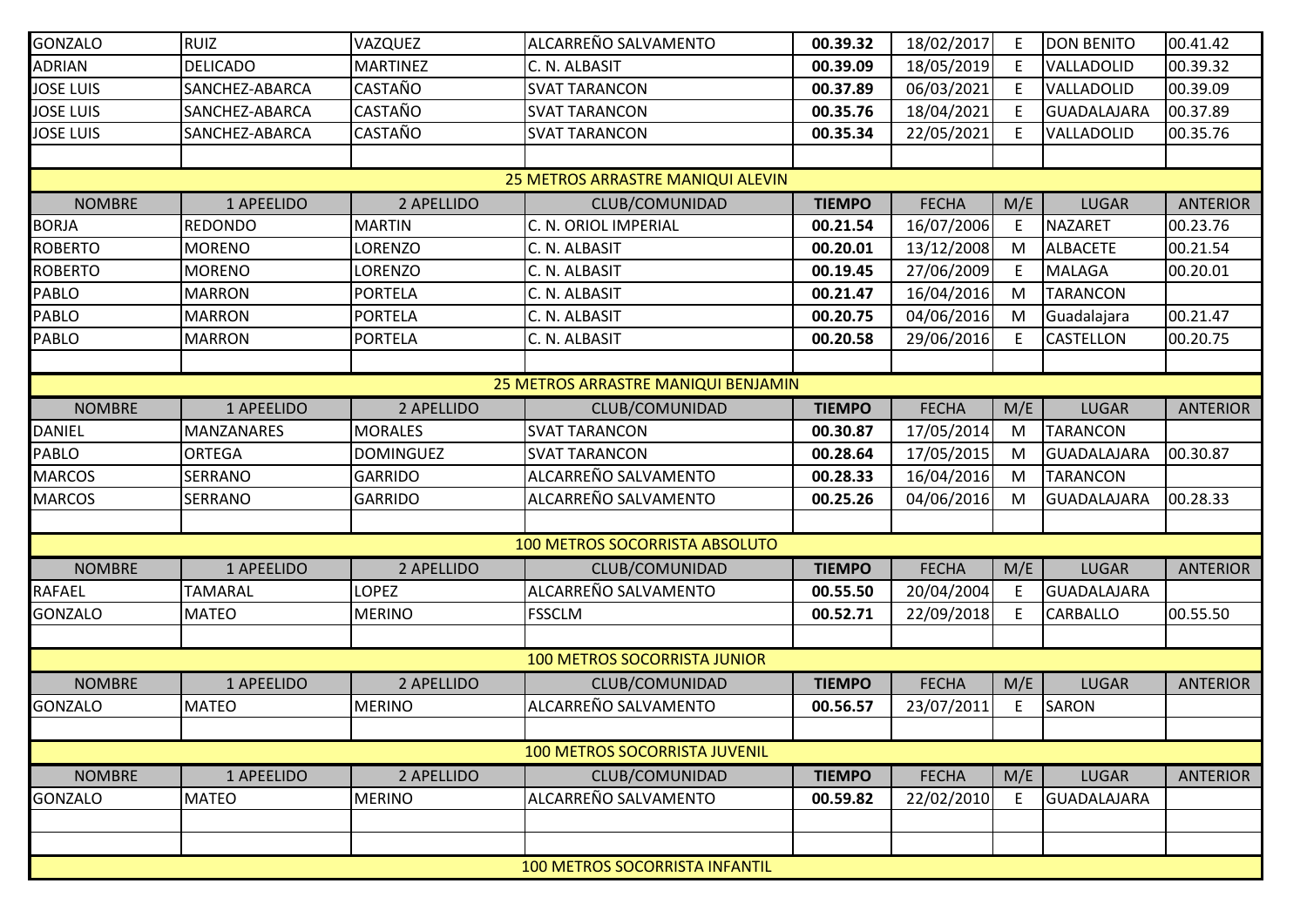| <b>NOMBRE</b>    | 1 APEELIDO       | 2 APELLIDO     | CLUB/COMUNIDAD                       | <b>TIEMPO</b> | <b>FECHA</b> | M/E         | <b>LUGAR</b>       | <b>ANTERIOR</b> |
|------------------|------------------|----------------|--------------------------------------|---------------|--------------|-------------|--------------------|-----------------|
| PEDRO            | <b>ALMENDROS</b> | <b>DIAZ</b>    | <b>SVAT TARANCON</b>                 | 01.17.27      | 19/12/2015   | M           | <b>GUADALAJARA</b> |                 |
| <b>GONZALO</b>   | <b>RUIZ</b>      | VAZQUEZ        | ALCARREÑO SALVAMENTO                 | 01.12.27      | 24/01/2016   | M           | <b>GUADALAJARA</b> | 01.17.27        |
| <b>GONZALO</b>   | <b>RUIZ</b>      | VAZQUEZ        | ALCARREÑO SALVAMENTO                 | 01.10.89      | 20/02/2016   | E           | VALLADOLID         | 01.12.27        |
| <b>GONZALO</b>   | <b>RUIZ</b>      | VAZQUEZ        | ALCARREÑO SALVAMENTO                 | 01.01.97      | 18/02/2017   | E           | <b>DON BENITO</b>  | 01.10.89        |
| <b>JOSE LUIS</b> | SANCHEZ-ABARCA   | <b>CASTAÑO</b> | <b>SVAT TARANCON</b>                 | 01.00.83      | 18/04/2021   | E           | <b>GUADALAJARA</b> | 01.01.97        |
| <b>JOSE LUIS</b> | SANCHEZ-ABARCA   | <b>CASTAÑO</b> | <b>SVAT TARANCON</b>                 | 00.59.98      | 22/05/2021   | E           | VALLADOLID         | 01.00.83        |
|                  |                  |                |                                      |               |              |             |                    |                 |
|                  |                  |                | 200 METROS SUPER SOCORRISTA ABSOLUTO |               |              |             |                    |                 |
| <b>NOMBRE</b>    | 1 APEELIDO       | 2 APELLIDO     | CLUB/COMUNIDAD                       | <b>TIEMPO</b> | <b>FECHA</b> | M/E         | <b>LUGAR</b>       | <b>ANTERIOR</b> |
| <b>RAFAEL</b>    | <b>TAMARAL</b>   | <b>LOPEZ</b>   | ALCARREÑO SALVAMENTO                 | 02.11.68      | 28/08/2009   | E           | RIBEIRA            |                 |
|                  |                  |                |                                      |               |              |             |                    |                 |
|                  |                  |                |                                      |               |              |             |                    |                 |
|                  |                  |                | 200 METROS SUPER SOCORRISTA JUNIOR   |               |              |             |                    |                 |
| <b>NOMBRE</b>    | 1 APEELIDO       | 2 APELLIDO     | CLUB/COMUNIDAD                       | <b>TIEMPO</b> | <b>FECHA</b> | M/E         | <b>LUGAR</b>       | <b>ANTERIOR</b> |
| <b>DANIEL</b>    | <b>MARTINEZ</b>  | SANZ           | ALCARREÑO SALVAMENTO                 | 02.22.51      | 02/05/2009   | E           | <b>TARANCON</b>    |                 |
| <b>JAVIER</b>    | <b>PEREZ</b>     | <b>SANCHEZ</b> | <b>FSSCLM</b>                        | 02.16.56      | 31/08/2019   | $\mathsf E$ | CARBALLO           | 02.22.51        |
|                  |                  |                |                                      |               |              |             |                    |                 |
|                  |                  |                | 200 METROS SUPER SOCORRISTA JUVENIL  |               |              |             |                    |                 |
| <b>NOMBRE</b>    | 1 APEELIDO       | 2 APELLIDO     | CLUB/COMUNIDAD                       | <b>TIEMPO</b> | <b>FECHA</b> | M/E         | <b>LUGAR</b>       | <b>ANTERIOR</b> |
| ALVARO           | <b>RODRIGUEZ</b> | PEREZ-CEJUELA  | C. N. ORIOL IMPERIAL                 | 02.24.21      | 02/05/2009   | E           | <b>TARANCON</b>    |                 |
|                  |                  |                |                                      |               |              |             |                    |                 |
|                  |                  |                |                                      |               |              |             |                    |                 |
|                  |                  |                | 200 METROS SUPER SOCORRISTA CADETE   |               |              |             |                    |                 |
| <b>NOMBRE</b>    | 1 APEELIDO       | 2 APELLIDO     | CLUB/COMUNIDAD                       | <b>TIEMPO</b> | <b>FECHA</b> | M/E         | <b>LUGAR</b>       | <b>ANTERIOR</b> |
| JAIME            | <b>CUESTA</b>    | <b>ESTEBAN</b> | C. N. ORIOL IMPERIAL                 | 02.45.61      | 19/12/2015   | M           | <b>GUADALAJARA</b> |                 |
| <b>JAVIER</b>    | PEREZ            | <b>SANCHEZ</b> | C. N. ORIOL IMPERIAL                 | 02.41.62      | 24/01/2016   | M           | <b>GUADALAJARA</b> | 02.45.61        |
| <b>JAVIER</b>    | <b>PEREZ</b>     | <b>SANCHEZ</b> | C. N. ORIOL IMPERIAL                 | 02.36.85      | 20/02/2016   | E           | VALLADOLID         | 02.41.62        |
| LUCAS            | <b>MAYOR</b>     | SANZ           | C. N. GUADALAJARA                    | 02.36.29      | 11/12/2016   | M           | MADRIDEJOS         | 02.36.85        |
| <b>LUCAS</b>     | <b>MAYOR</b>     | SANZ           | C. N. GUADALAJARA                    | 02.36.25      | 21/01/2017   | E           | <b>GUADALAJARA</b> | 02.36.29        |
| <b>DANIEL</b>    | <b>LLORENTE</b>  | <b>GARCIA</b>  | C. N. GUADALAJARA                    | 02.34.03      | 18/02/2017   | E           | <b>DON BENITO</b>  | 02.36.25        |
| <b>DIEGO</b>     | <b>LORENZO</b>   | <b>GOMEZ</b>   | C. N. ALBASIT                        | 02.33.45      | 26/11/2017   | E           | VALDEMORO          | A. GOMA         |
| <b>PEDRO</b>     | <b>ALMENDROS</b> | <b>DIAZ</b>    | <b>SVAT TARANCON</b>                 | 02.32.16      | 20/01/2018   | M           | <b>CUENCA</b>      | 02.33.45        |
| <b>PEDRO</b>     | <b>ALMENDROS</b> | <b>DIAZ</b>    | <b>SVAT TARANCON</b>                 | 02.28.57      | 28/04/2018   | M           | <b>GUADALAJARA</b> | 02.32.16        |
|                  |                  |                |                                      |               |              |             |                    |                 |